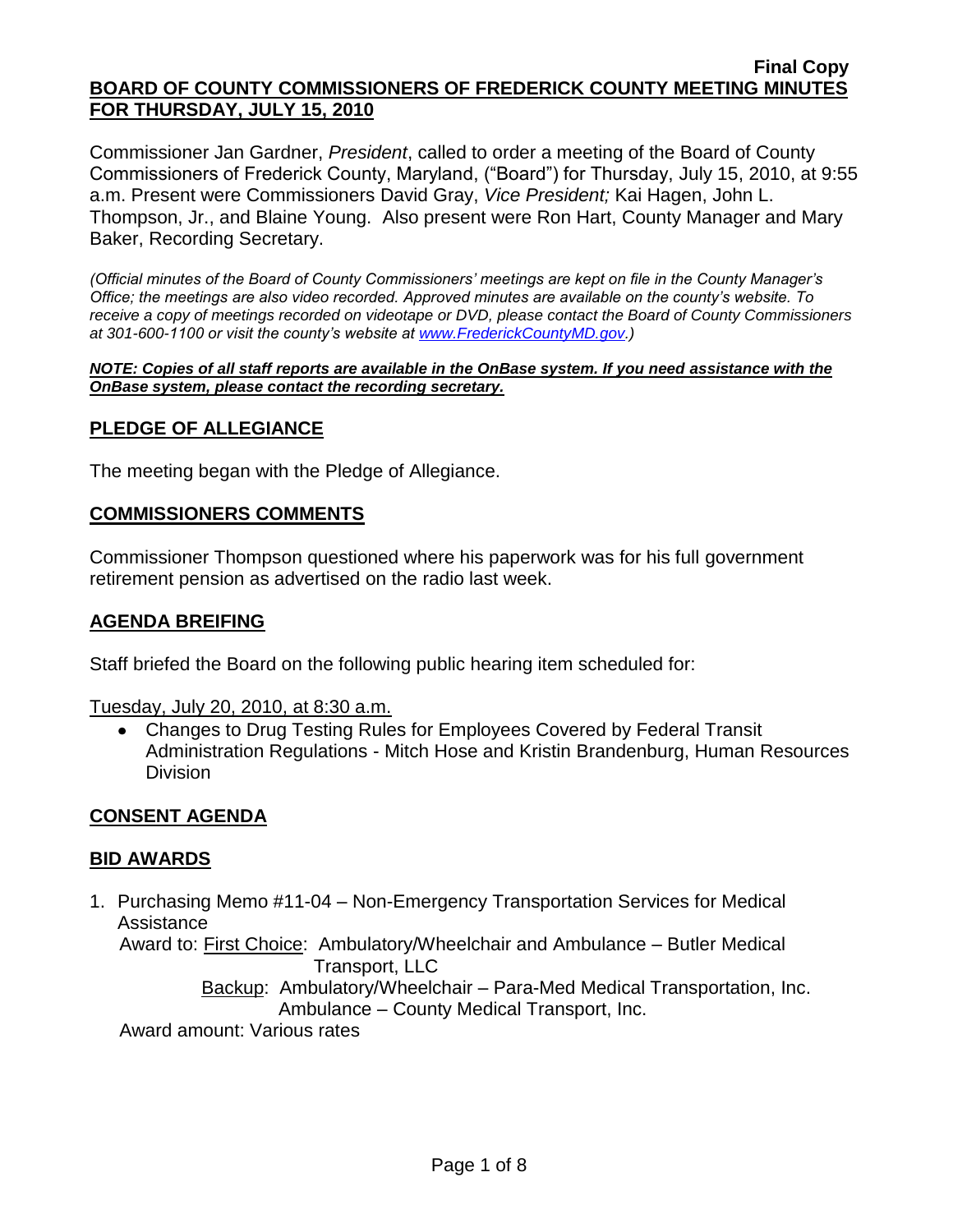2. Purchasing Memo #11-05 – Health Department Family Planning, Sexually Transmitted Infection (STI) and Colposcopy Services Award to: Planned Parenthood of Maryland, LLC Estimated award amount: \$260,000

## **BUDGET TRANSFER**

1. #BT-10-198 – Department of Solid Waste Management, Utilities and Solid Waste Management Division

## **BUDGET TRANSFERS**

- 1. #BT-10-199, Housing, Citizens Services Division
- 2. #BT-10-200, Frederick County Public Libraries
- 3. #BT-10-201, Head Start, Citizens Services Division

## **BOARD OF EDUCATION (BOE) EXPENSE FUND AMENDMENTS**

Current Expense Fund Amendments

- $1.$  #4-10
- $2.$  #5-10

## School Construction Expense Fund Amendment

1. #10-14 and BT-10-197

# **GRANTS**

- 1. Maryland Summer Youth Connection Program FY 2011 Laurie Holden, Economic Development Division
- 2. Workforce Investment Act (WIA) FY 2011 Supplemental Youth Allocations Laurie Holden, Economic Development Division
- 3. Rapid Response/Early Intervention FY 2011 Grant Laurie Holden, Economic Development Division

Commissioner Thompson requested a separate vote on Grant #2 and Grant #3.

Commissioner Gray moved approval of the consent agenda as presented with the exception of Grant #2 and Grant #3. Commissioner Hagen seconded the motion that passed 5-0.

Commissioner Gray moved approval of Grant #2 and Grant #3 as presented. Commissioner Hagen seconded the motion that passed 4-1 with Commissioner Thompson opposed.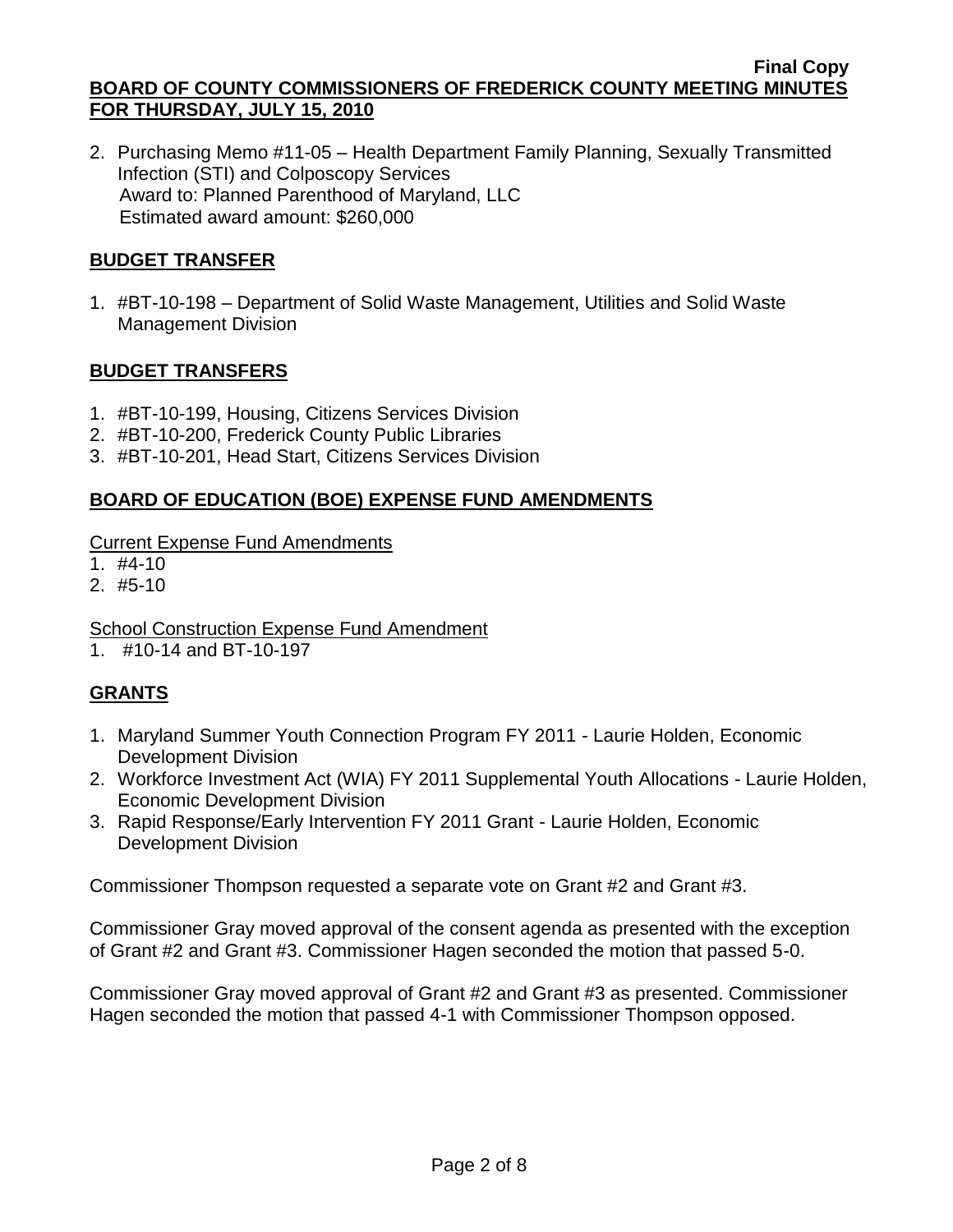#### **ADMINISTRATIVE BUSINESS**

### **Acceptance of Repayment from Emergent Biosolutions Inc. – John Mathias, Office of the County Attorney**

Mr. Mathias and Laurie Boyer, Economic Development Division, presented the termination of development agreement between Frederick County and Emergent Biologics, Inc., noting both parties agreed to the repayment of \$250,000 to the county.

Commissioner Young moved approval of the agreement and repayment as presented. Commissioner Hagen seconded the motion that passed 5-0.

#### **Bid Award - Purchasing Memo #10-213, Renew Sole Source Environmental Systems Research Institute Geographic Information Systems – Hal Good, Finance Division**

Mr. Good and Marshall Stevenson, Interagency Information Technologies, presented the proposed purchasing memo.

Commissioner Gray moved approval of Purchasing Memo #10-213 as presented. Commissioner Hagen seconded the motion that passed 4-1 with Commissioner Thompson opposed.

#### **Bid Award - Purchasing Memo #10-243, Approval of Contract for Speech Language Therapy Services for the Developmental Center with Randi Dwoskin – Hal Good, Finance Division**

Mr. Good and Dr. Monica Grant, Health Services Division, presented the proposed purchasing memo.

Commissioner Hagen moved approval of Purchasing Memo #10-243 as presented. Commissioner Gray seconded the motion that passed 4-1 with Commissioner Thompson opposed.

#### **Bid Award - Purchasing Memo #11-01, Sole Source Purchase from Fritch Corporation for Lock-a-Shelf DVD Shelving – Hal Good, Finance Division**

Mr. Good and Darrell Batson, Frederick County Public Libraries, presented the proposed purchasing memo.

Commissioner Gray moved approval of Purchasing Memo #11-01 as presented. Commissioner Hagen seconded the motion that passed 5-0.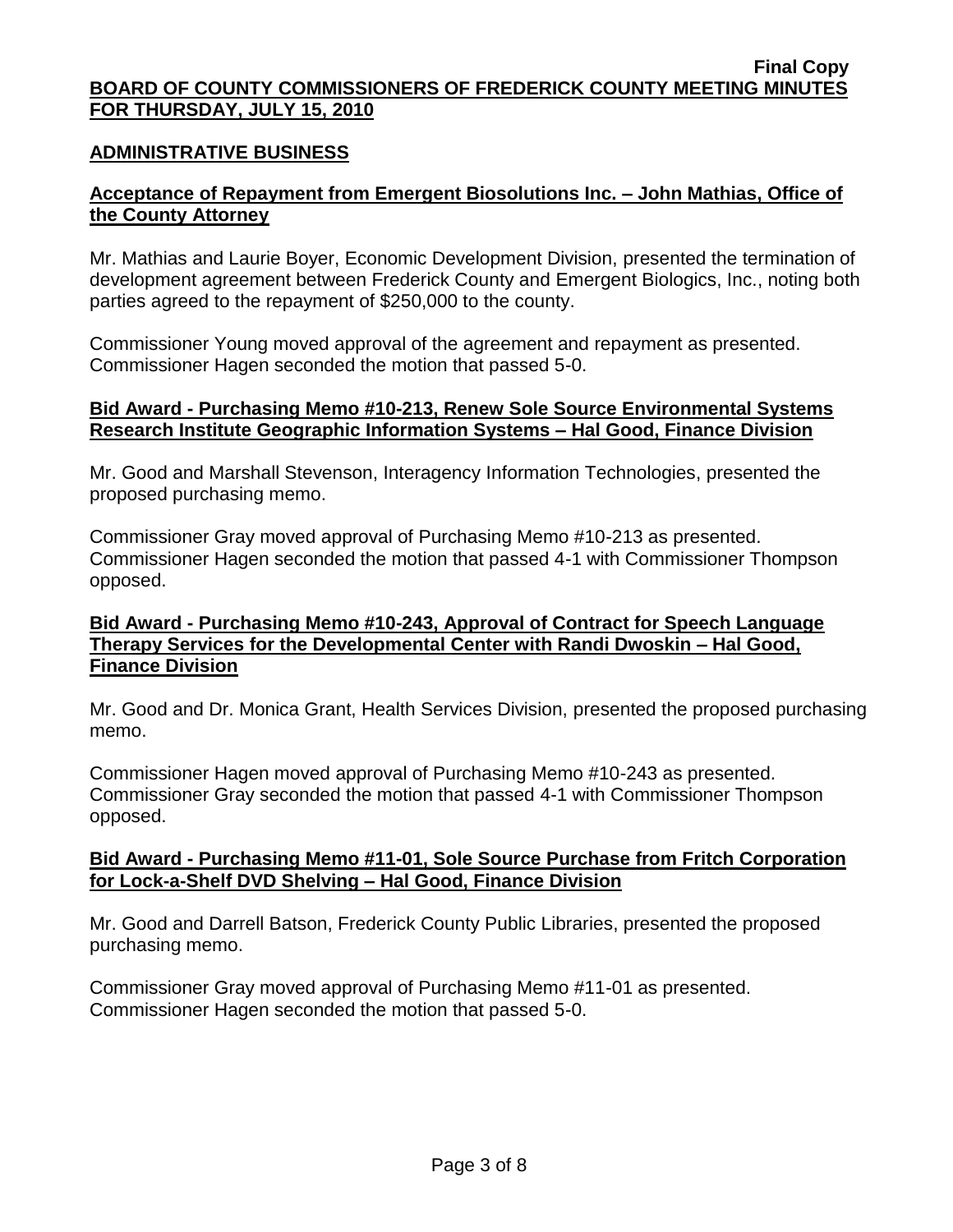## **Bid Award - Purchasing Memo #11-02, Forensic Nurse Services to Child Advocacy Clients – Hal Good, Finance Division**

Mr. Good and Margaret Nusbaum, Citizens Services Division, presented the proposed purchasing memo.

Commissioner Gray moved approval of Purchasing Memo #11-02 as presented including the two subsequent one-year renewals. Commissioner Young seconded the motion that passed 4-1 with Commissioner Thompson opposed.

## **Forest Resource Ordinance Easement Encroachment Agreement - Catoctin Meadows Subdivision - Mike Wilkins, Permitting and Development Review Division and Kathy Mitchell, Office of the County Attorney**

Mr. Wilkins and Ms. Mitchell presented the proposed agreement that would allow for well exploration with potential forest clearing estimated not to exceed 0.75 acres.

Commissioner Gray moved approval of the agreement as presented. Commissioner Young seconded the motion that passed 4-1 with Commissioner Thompson opposed.

## **Maryland Department of Agriculture Noxious Weed Control Agreement - Kelly Weaver, Finance Division**

Mike Gastley, Finance Division, presented the proposed agreement.

Mr. Gastley requested this item be placed on the consent agenda from this point forward.

Pete Rupp, Maryland Department of Agriculture, presented information regarding the agreement.

Commissioner Young moved approval of the agreement as presented including to add this item to the consent agenda from this point forward. Commissioner Hagen seconded the motion that passed 5-0.

# **WORKSESSION**

# **Appointments/Reappointments to Boards, Commissions, Committees – Joyce Grossnickle, Office of the County Manager**

Workforce Development Board

There was no public comment.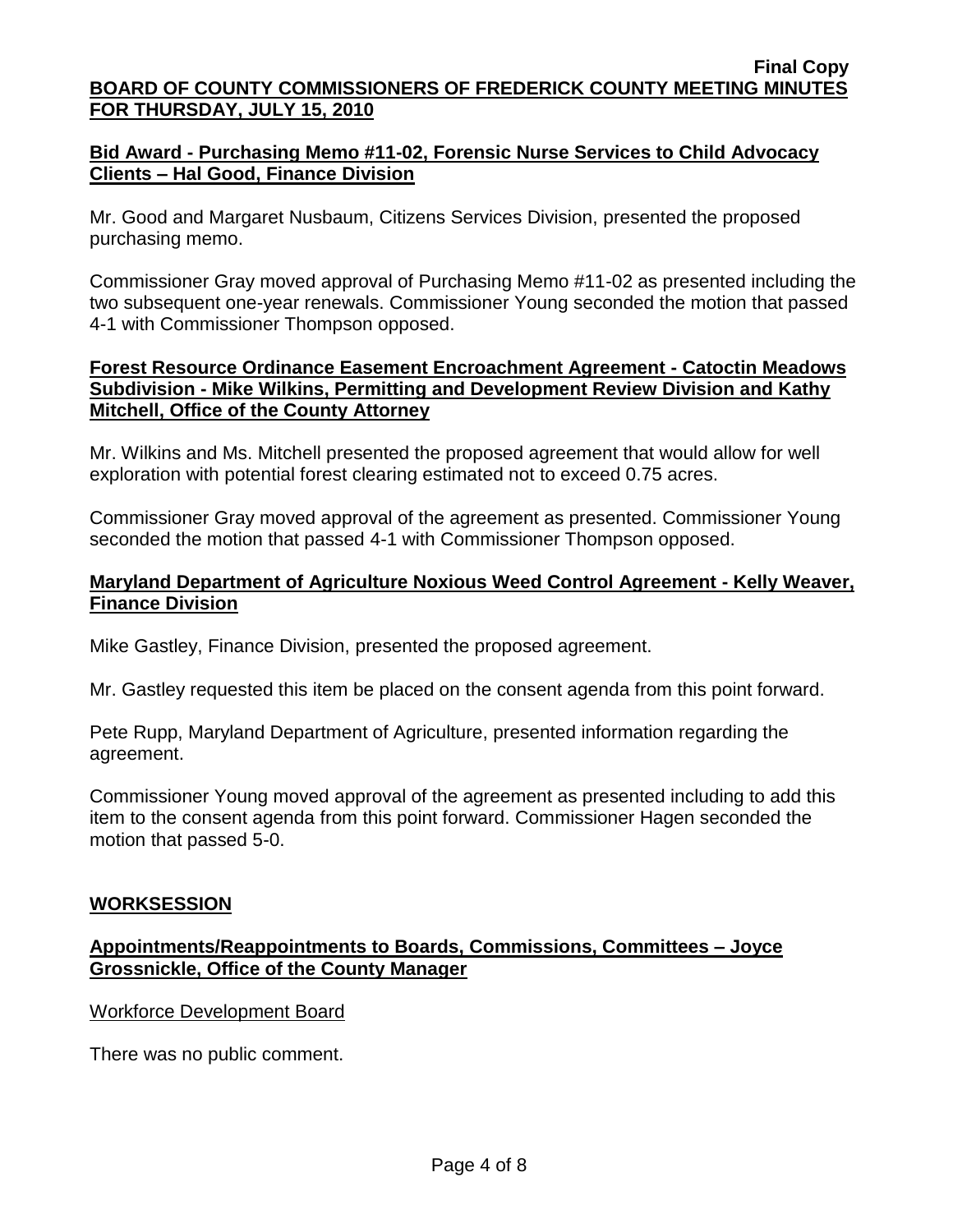Commissioner Gray moved to appoint Mr. Ricardo Vera to serve a four-year term to expire June 30, 2014; Mr. Mike Bowersox and Ms. Nikki Moberly to serve four-year terms to expire June 30, 2014. Commissioner Young seconded the motion that passed 5-0.

#### **Historic Preservation Commission**

There was no public comment.

Commissioner Gray moved to appoint Mr. Nicholas Redding to serve a three-year term to expire June 30, 2013. Commissioner Hagen seconded the motion that passed 5-0.

#### **Budget Transfer #BT-11-003 – Water and Sewer, Utilities and Solid Waste Management Division – Mike Gastley, Finance Division**

Mr. Gastley noted this budget transfer was included in today's agenda package, but was not listed on the consent agenda and requested the Board's approval.

Commissioner Gray moved approval of #BT-11-003 as presented. Commissioner Hagen seconded the motion that passed 5-0.

## **ADMINISTRATIVE BUSINESS**

## **Applications to the US Environmental Protection Agency Climate Showcase Communities Grant Program, Frederick County Green Homes Challenge Initiative – Lisa Orr, Office of Environmental Sustainability**

Ms. Orr presented information regarding the grant program.

Commissioner Hagen moved approval to submit the grant application. Commissioner Gray seconded the motion that passed 4-1 with Commissioner Thompson opposed.

## **CLOSED SESSION**

Commissioner Gray moved to proceed into closed session in accordance with Maryland Annotated Code State Government Article § 10-508(a)(3) To consider the acquisition of real property for a public purpose and matters directly related thereto. Commissioner Hagen seconded the motion that passed 5-0.

## **COMMISSIONERS COMMENTS**

None.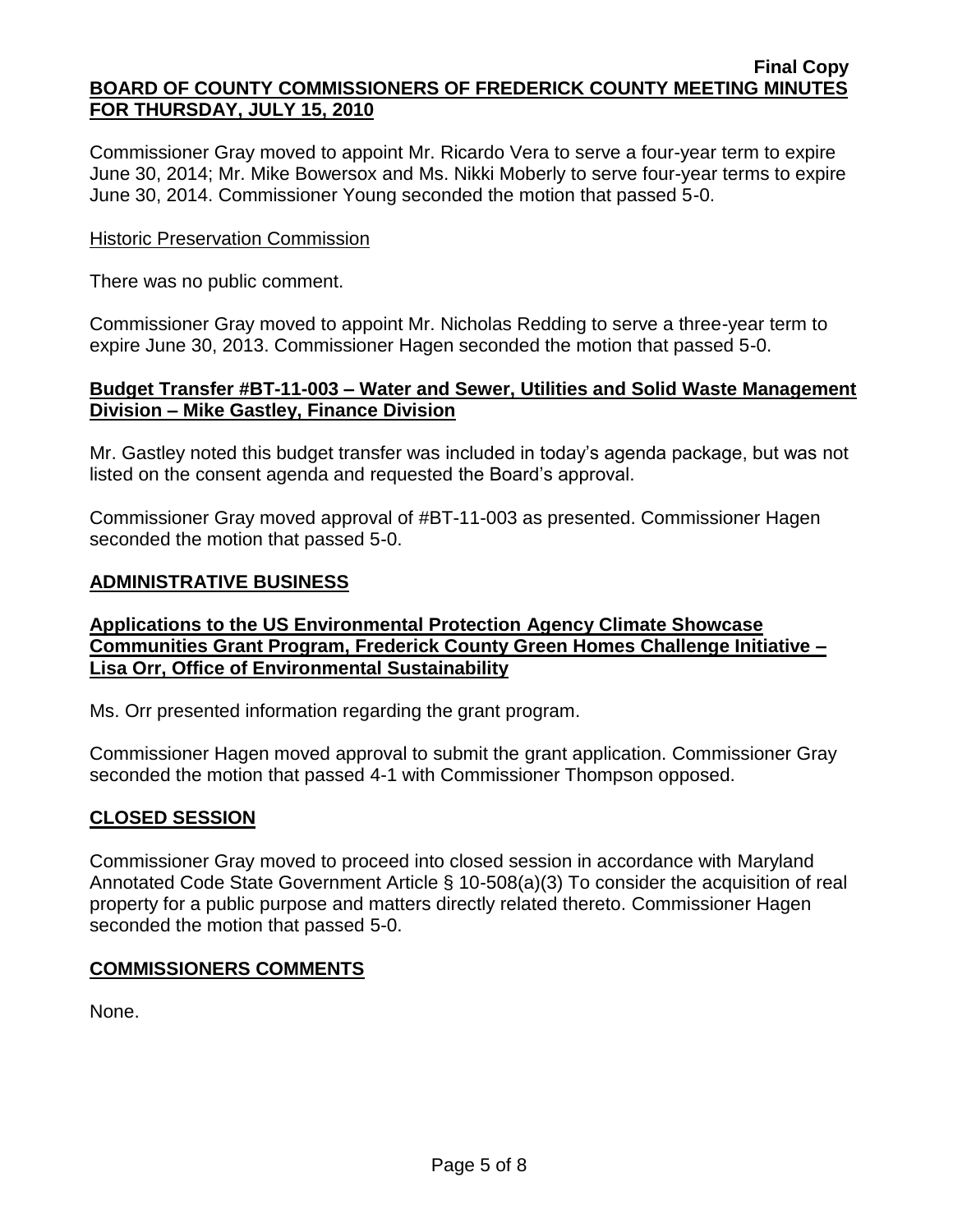## **PUBLIC COMMENTS**

**Bill Ashton** 

## **QUESTIONS - PRESS**

None.

## **ADJOURN**

The meeting adjourned at 11:40 a.m.

Mary E. Baker Recording Secretary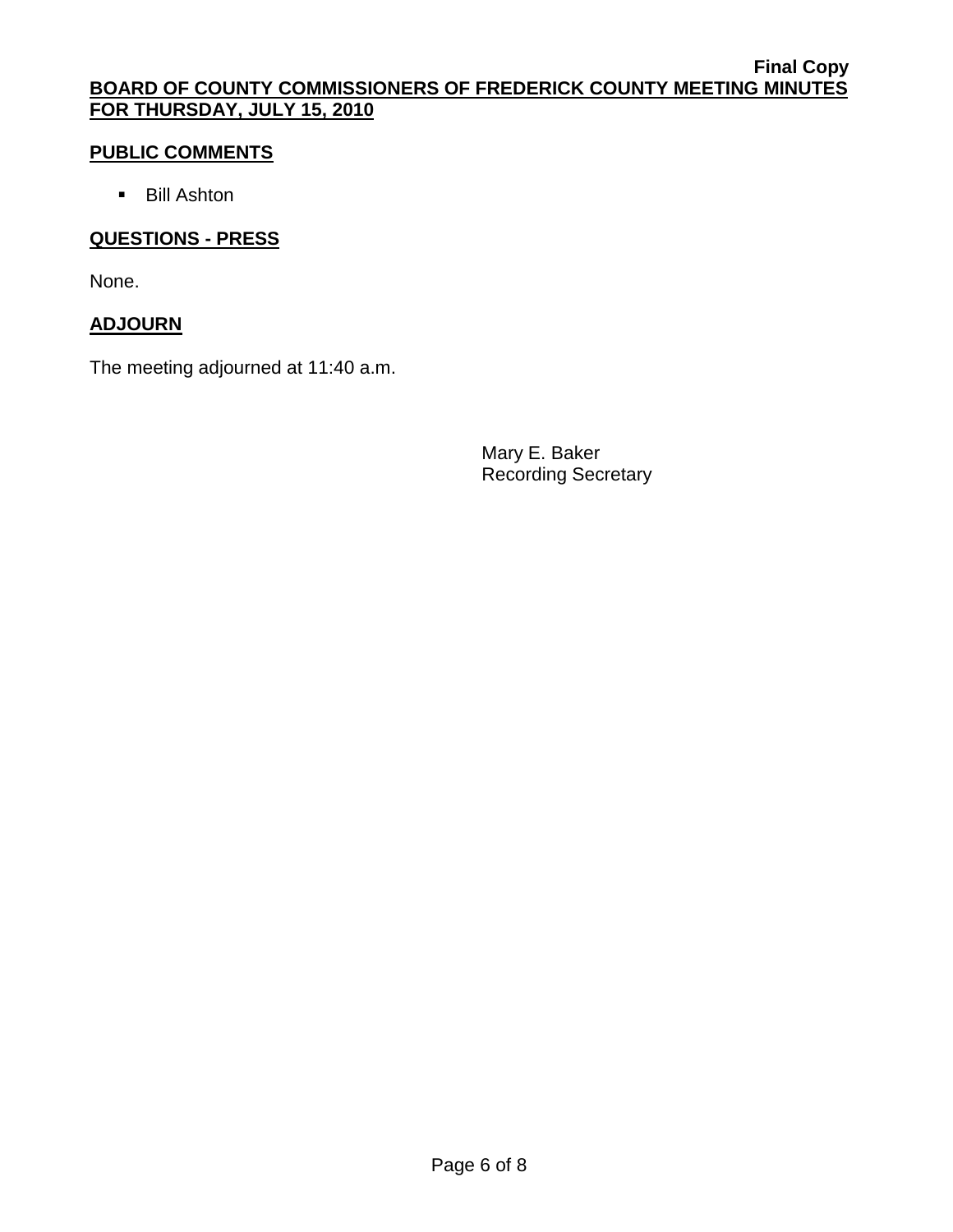## **FORM OF STATEMENT FOR CLOSING THE MEETING OF THURSDAY, JULY 15, 2010**

# **STATUTORY AUTHORITY TO CLOSE SESSION**

## **State Government Article §10-508(a):**

(3) To consider the acquisition of real property for a public purpose and matters directly related thereto.

## **Motion:**

Commissioner Gray moved to proceed into closed session in accordance with Maryland Annotated Code State Government Article § 10-508(a)(3) To consider the acquisition of real property for a public purpose and matters directly related thereto. Commissioner Hagen seconded the motion that passed 5-0.

## **Time and Location:**

11:41 a.m. – Third Floor Meeting Room, Winchester Hall

## **Topic to be Discussed:**

To discuss the terms of a contract to acquire property for a road project.

 $\frac{1}{\sqrt{2}}$  ,  $\frac{1}{\sqrt{2}}$  ,  $\frac{1}{\sqrt{2}}$  ,  $\frac{1}{\sqrt{2}}$  ,  $\frac{1}{\sqrt{2}}$  ,  $\frac{1}{\sqrt{2}}$  ,  $\frac{1}{\sqrt{2}}$  ,  $\frac{1}{\sqrt{2}}$  ,  $\frac{1}{\sqrt{2}}$  ,  $\frac{1}{\sqrt{2}}$  ,  $\frac{1}{\sqrt{2}}$  ,  $\frac{1}{\sqrt{2}}$  ,  $\frac{1}{\sqrt{2}}$  ,  $\frac{1}{\sqrt{2}}$  ,  $\frac{1}{\sqrt{2}}$ 

Mary Baker Recording Secretary